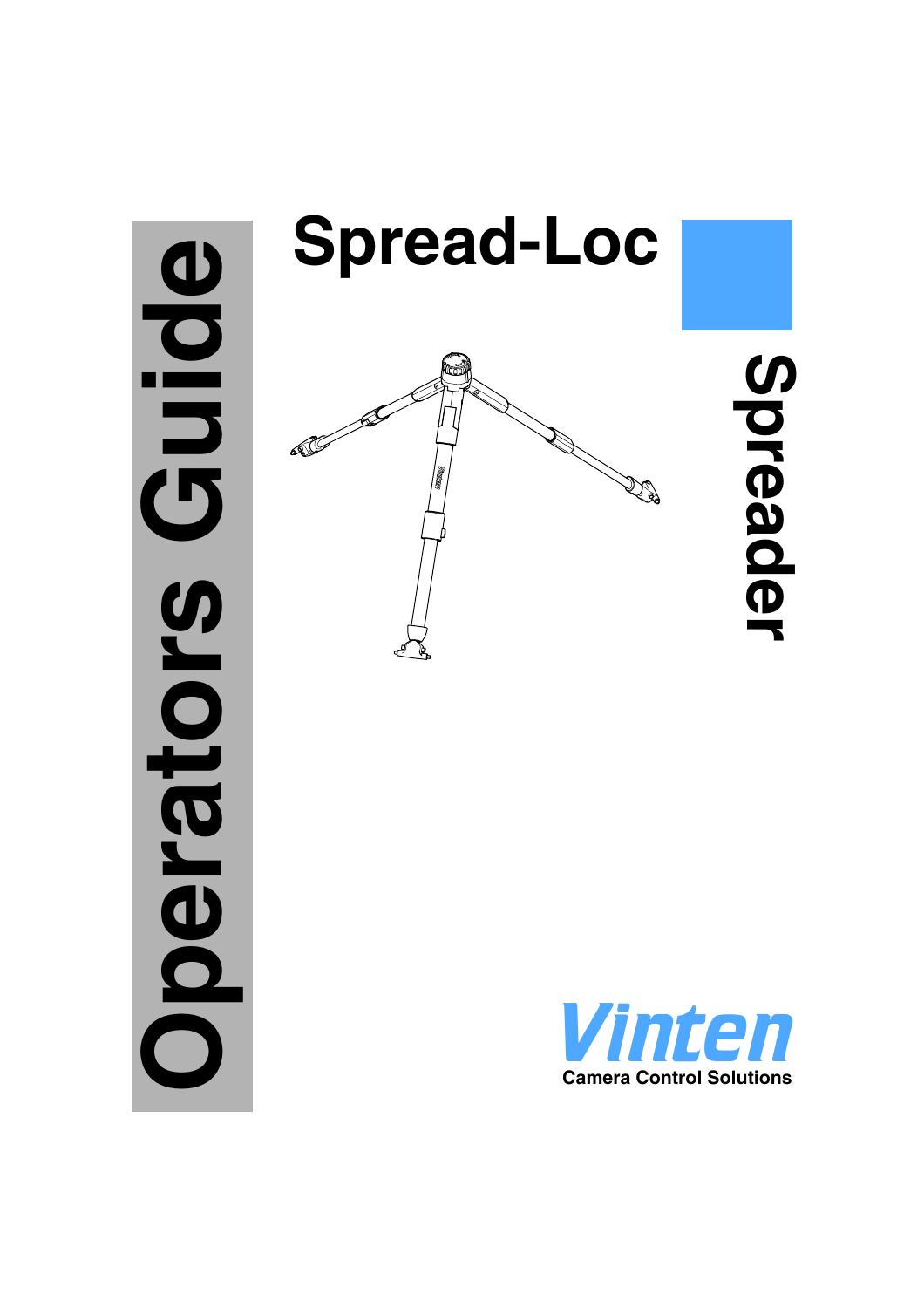# **Vision Spread-Loc**

# **Spreader**

**Publication Part No. 3781-8 Issue 3**

Copyright © Vinten Broadcast Limited 2004

All rights reserved throughout the world. No part of this document may be stored in a retrieval system, transmitted, copied or reproduced in any way including, but not limited to, photocopy, photograph, magnetic or other record without the prior agreement and permission in writing of Vinten Broadcast Limited.

Vinten and Vision are registered trademarks of Vinten Broadcast Limited.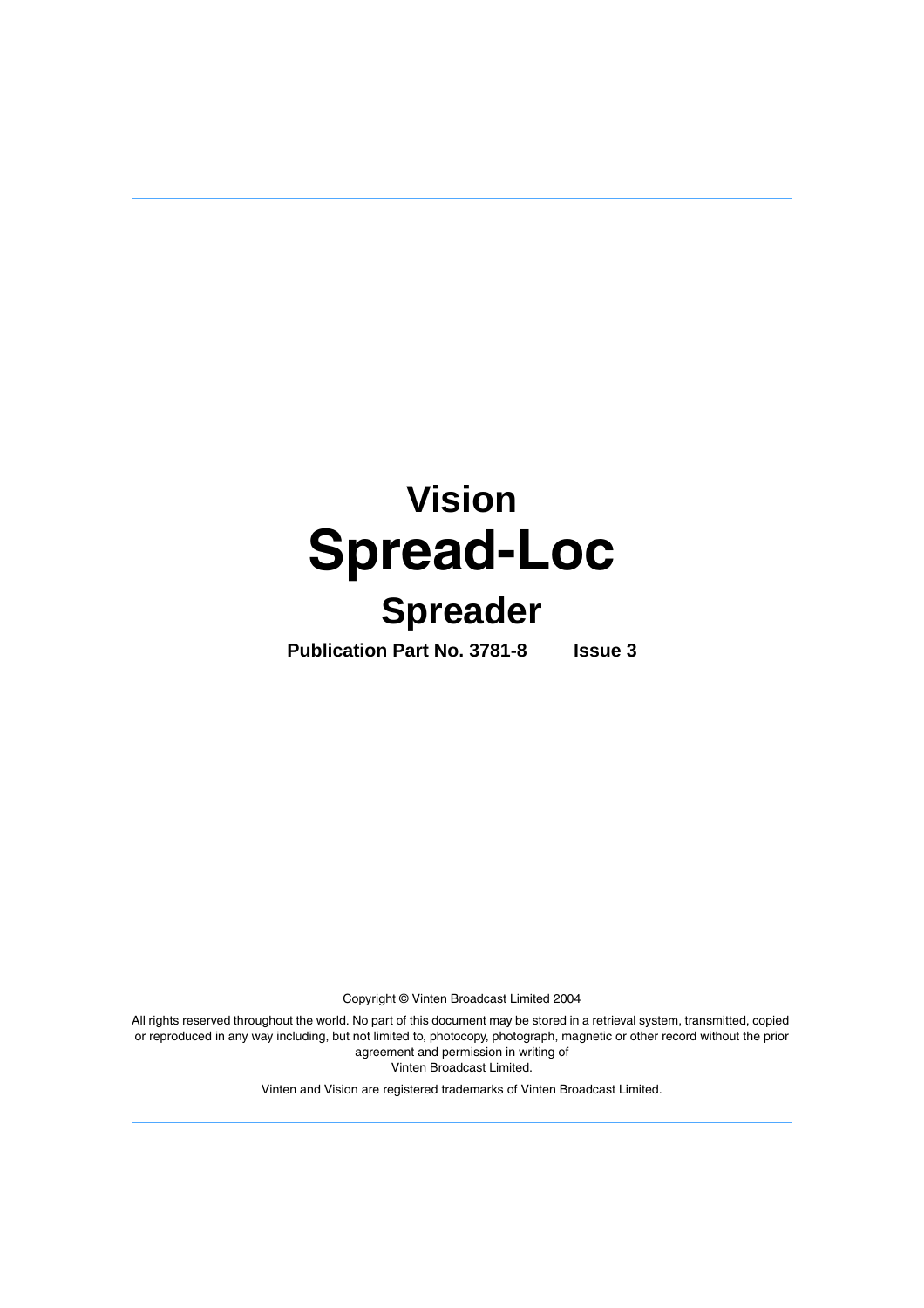## **Safety - read this first**

### <span id="page-2-1"></span>**Warning Symbols in this Operators Guide**



Where there is a risk of personal injury, injury to others, or damage to the spreader or associated equipment, comments appear, highlighted by the word **WARNING!** and supported by the warning triangle symbol.

# **Technical information**

<span id="page-2-0"></span>

<span id="page-2-2"></span>Maximum spreader radius 485 mm (19.1 in.)

Weight 0.95 kg (2 lb)

**Further information**

For full details on maintenance and spare parts, please refer to Vision Spreaders, Dollies & Skids - Spares and Repairs (Publication Part No. 3313-9) This is obtainable from Vinten Broadcast Limited or your local Vinten distributor. For information on-line, visit our website at

**www.vinten.com.**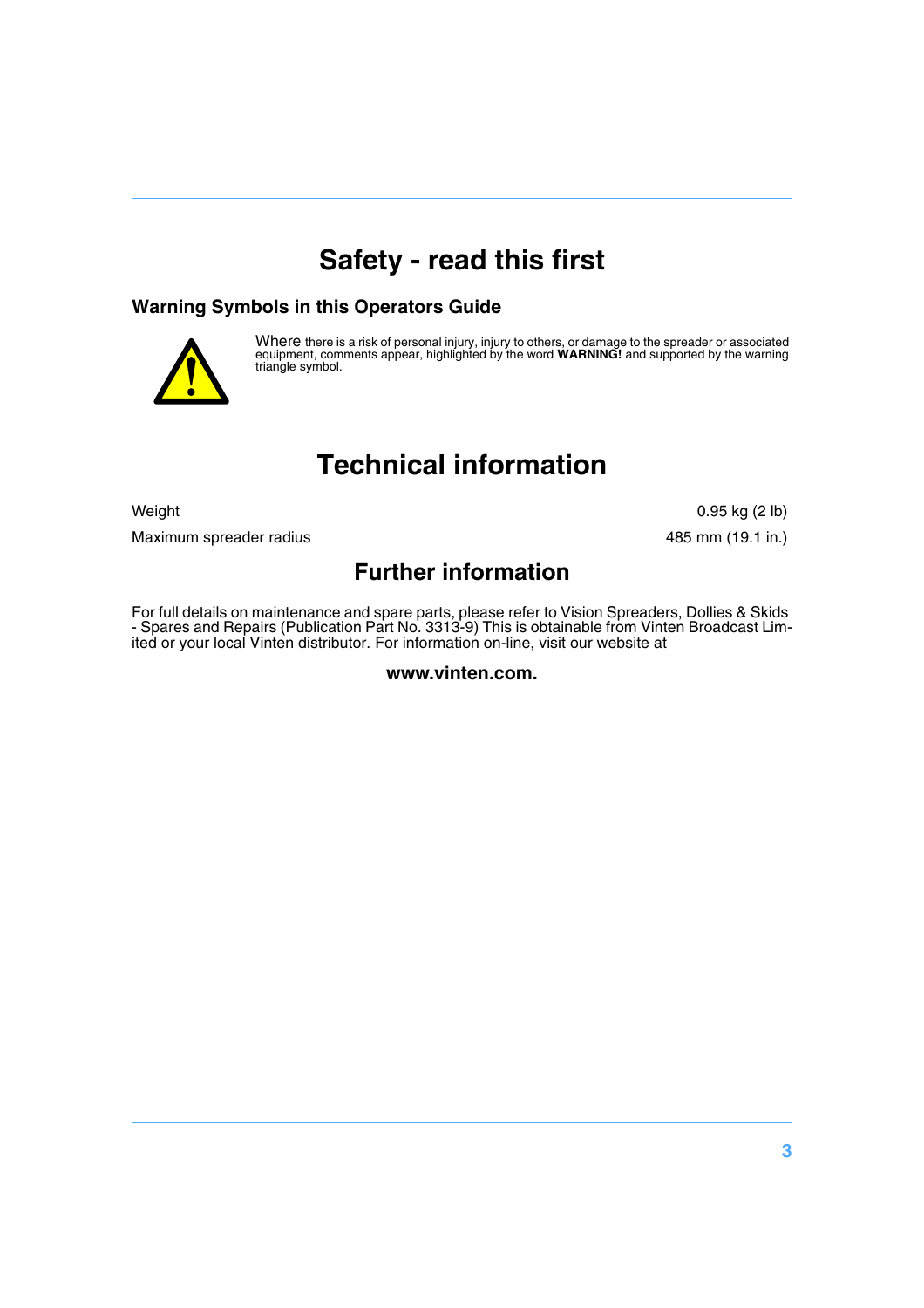### **Contents**

| <b>Operation</b> |  |
|------------------|--|
|                  |  |
|                  |  |
|                  |  |
|                  |  |

### **Associated Publications**

Spreaders, Dollies and Skids - Spares and Repairs Publication Part No. 3313-9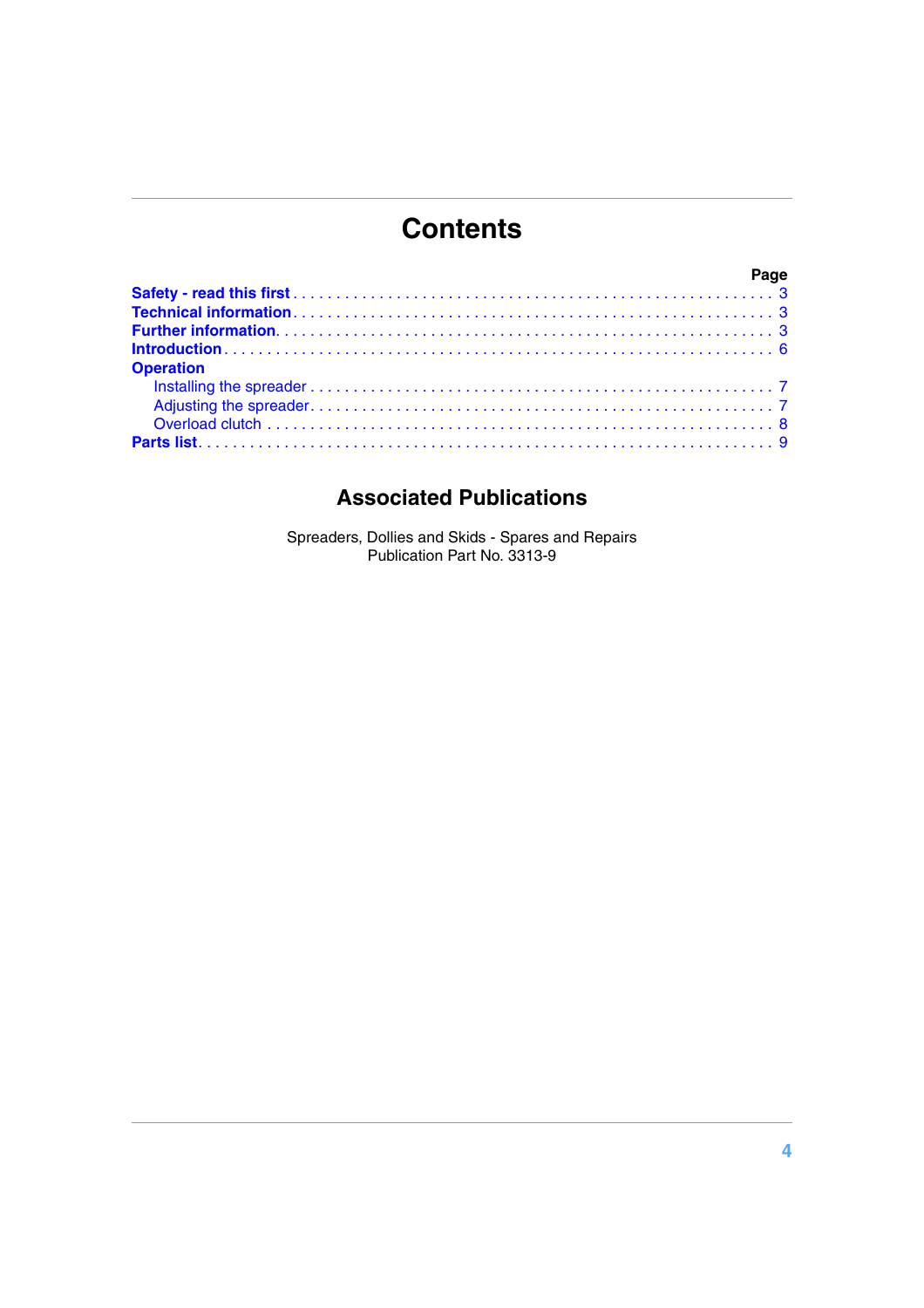<span id="page-4-1"></span>

# <span id="page-4-4"></span><span id="page-4-3"></span><span id="page-4-2"></span><span id="page-4-0"></span>**Vision Spread-Loc Spreader**

| Spread lock knob             | (1) |
|------------------------------|-----|
| Extension release button     | (2) |
| Foot                         | (3) |
| Attachment release button    | (4) |
| Spread-Loc attachment points | (5) |
| Overload clutch              | (6) |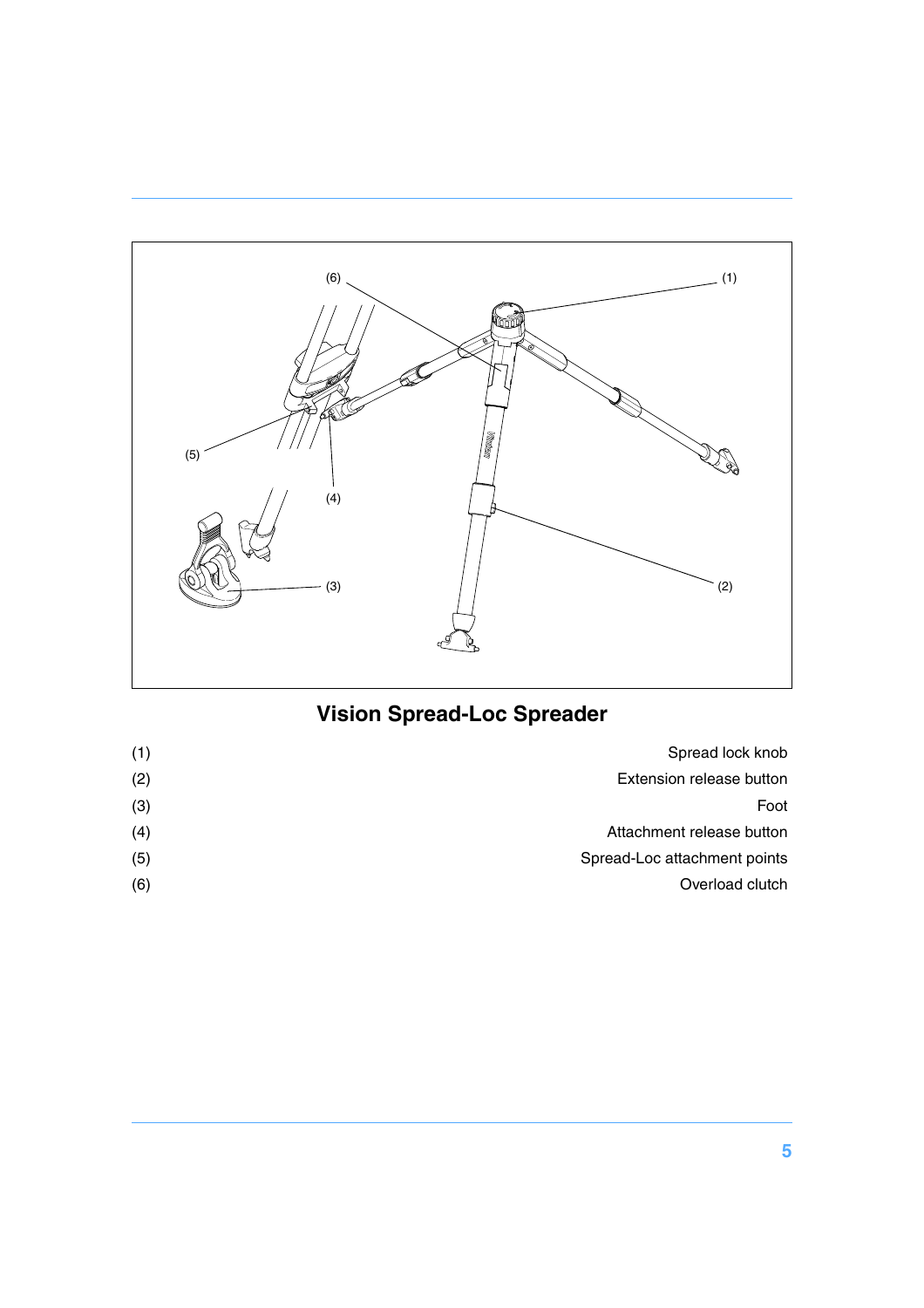### **Introduction**

<span id="page-5-0"></span>The Vision Spread-Loc is a fully-adjustable, geared mid-level spreader, controlled by a single lock knob [\(1\).](#page-4-0) In addition, the arms are extendable from 335 mm (13.2 in.) to 485 mm (19.1 in.). An overload clutch [\(6\)](#page-4-1) is provided in one leg to prevent damage in the event of excessive downward pressure on the spreader.

The Spread-Loc spreader may be installed on any tripod provided with Spread-Loc attachment points [\(4\)](#page-4-2) and is supplied with a set of three feet [\(3\)](#page-4-3).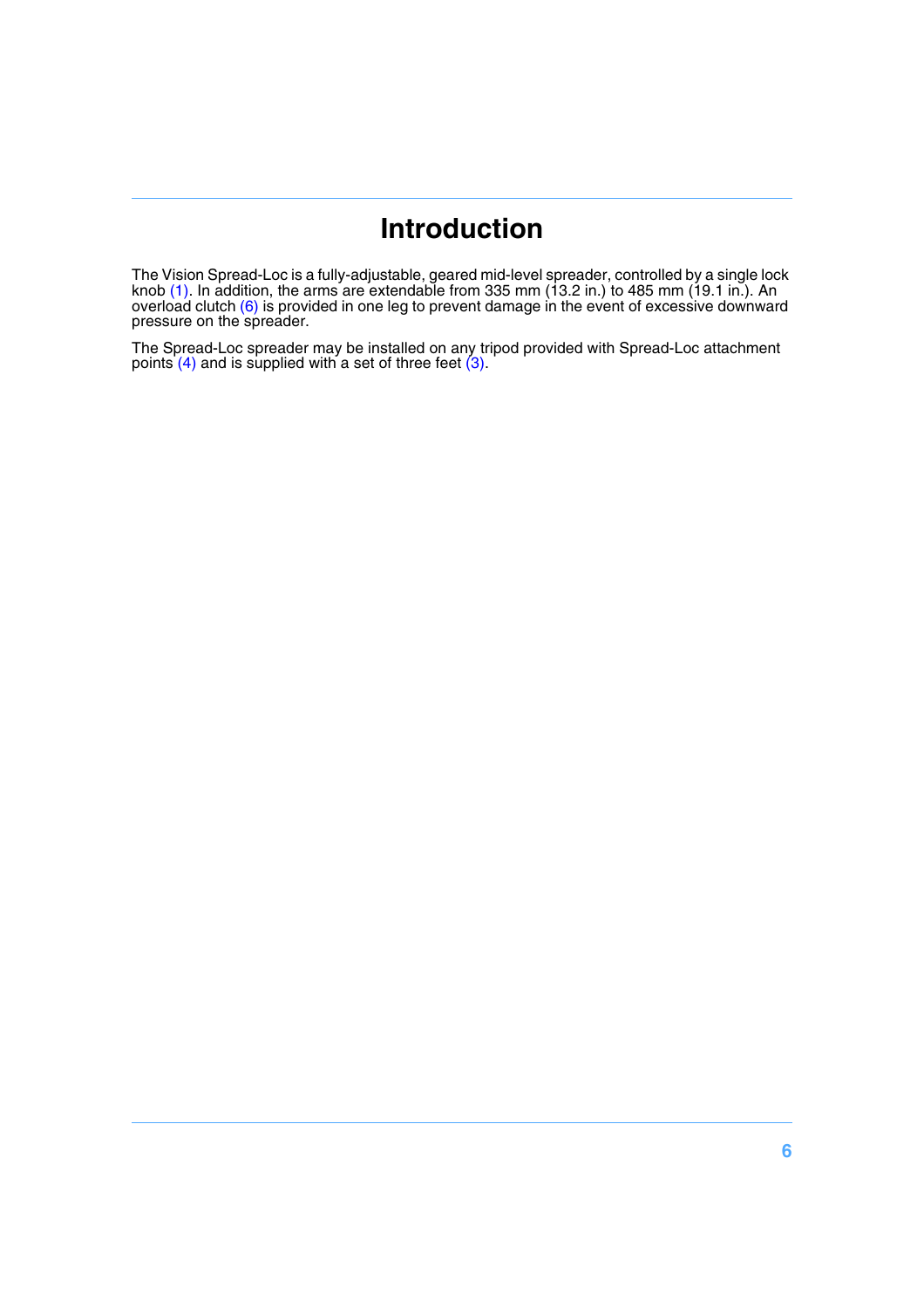# **Operation**

### <span id="page-6-1"></span><span id="page-6-0"></span>**Installing the spreader**

The Spread-Loc spreader may be installed on any tripod provided with Spread-Loc attachment points [\(4\).](#page-4-2)

To install the spreader:

Grip the ends of each arm in turn between thumb and fore-finger and press in the attachment release buttons [\(3\).](#page-4-3)

Push the arm into the tripod attachment [\(4\)](#page-4-2) until the release engages.



**WARNING! Ensure the release engages fully. If it does not, remove the spreader and ensure the holes in the attachment points are free from obstruction. If the problem persists, contact Vinten Broadcast Limited or your local Vinten distributor.**

### <span id="page-6-2"></span>**Adjusting the spreader**

There are two controls on the Spread-Loc spreader:

Spread lock knob [\(1\)](#page-4-0).

Extension release buttons [\(2\)](#page-4-4).

### **Spread lock knob**

The spread lock knob [\(1\)](#page-4-0) locks the spreader in position.

To set the spreader, deploy the tripod to the required height and turn the knob clockwise.

Turn the knob counter-clockwise to release the spreader.



**WARNING! Always release the spreader before folding the tripod. If the tripod is folded with the knob in the locked position an override clutch will operate. This should be regarded as an emergency fail-safe device. The spread lock knob should always be released before folding the tripod to facilitate redeployment.**

### **Extension release buttons**

Extension release buttons [\(2\)](#page-4-4) are fitted on each arm of the spreader. When pressed they allow the arms to extend over a range of 150 mm (5.9 in.). This facility is particularly useful when the tripod is in use on uneven ground.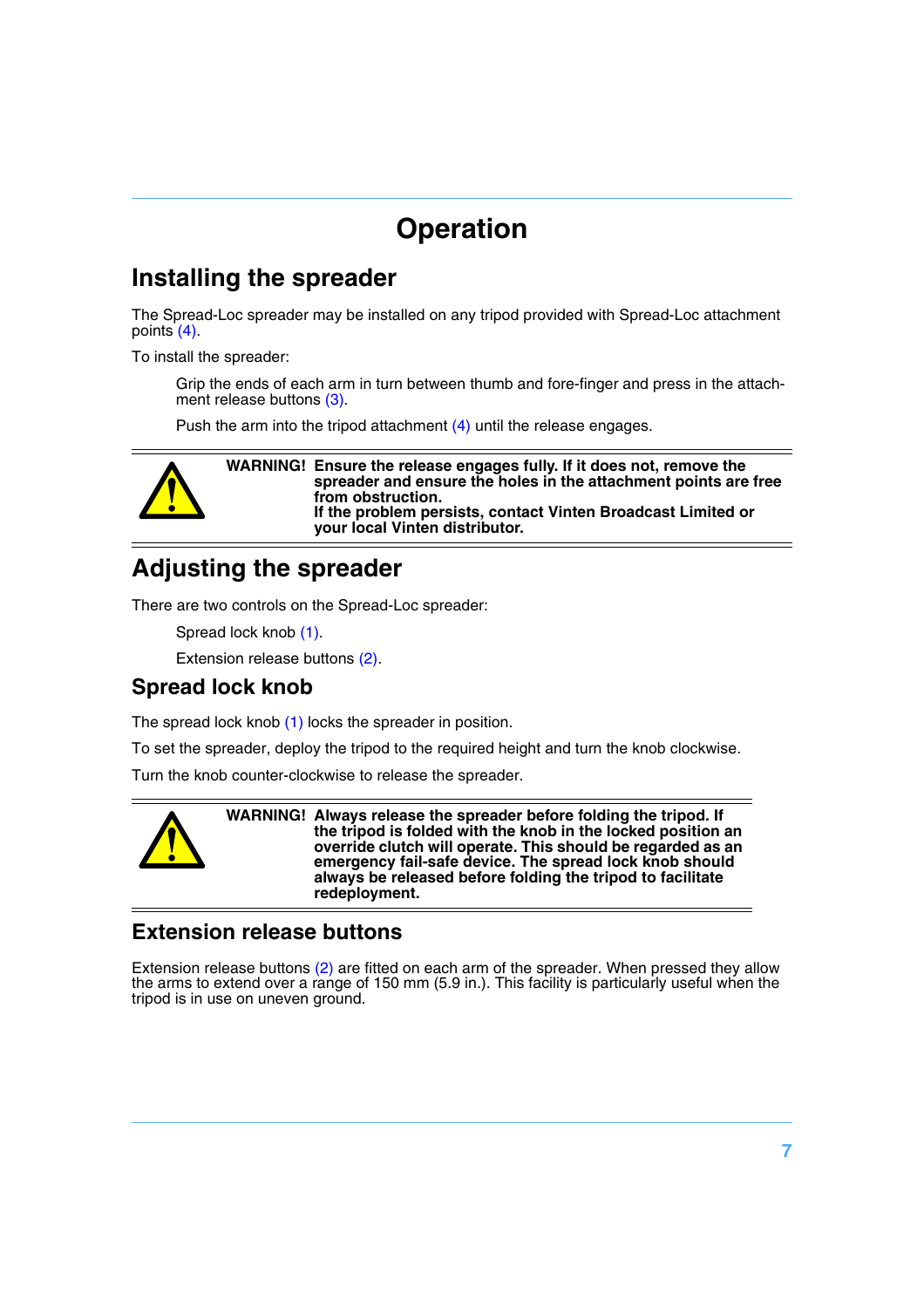The arms are retracted simply by pushing them in

**NOTE: It is not necessary to retract the arms prior to folding the tripod, but it is recommended that they are retracted to ease folding.**

### <span id="page-7-0"></span>**Overload clutch**

An overload clutch [\(6\)](#page-4-1) is provided in one leg to prevent damage in the event of excessive downward pressure on the spreader.

If the clutch operates, pull the arm upwards until it resets, at the same time pushing firmly downwards on the corresponding tripod leg